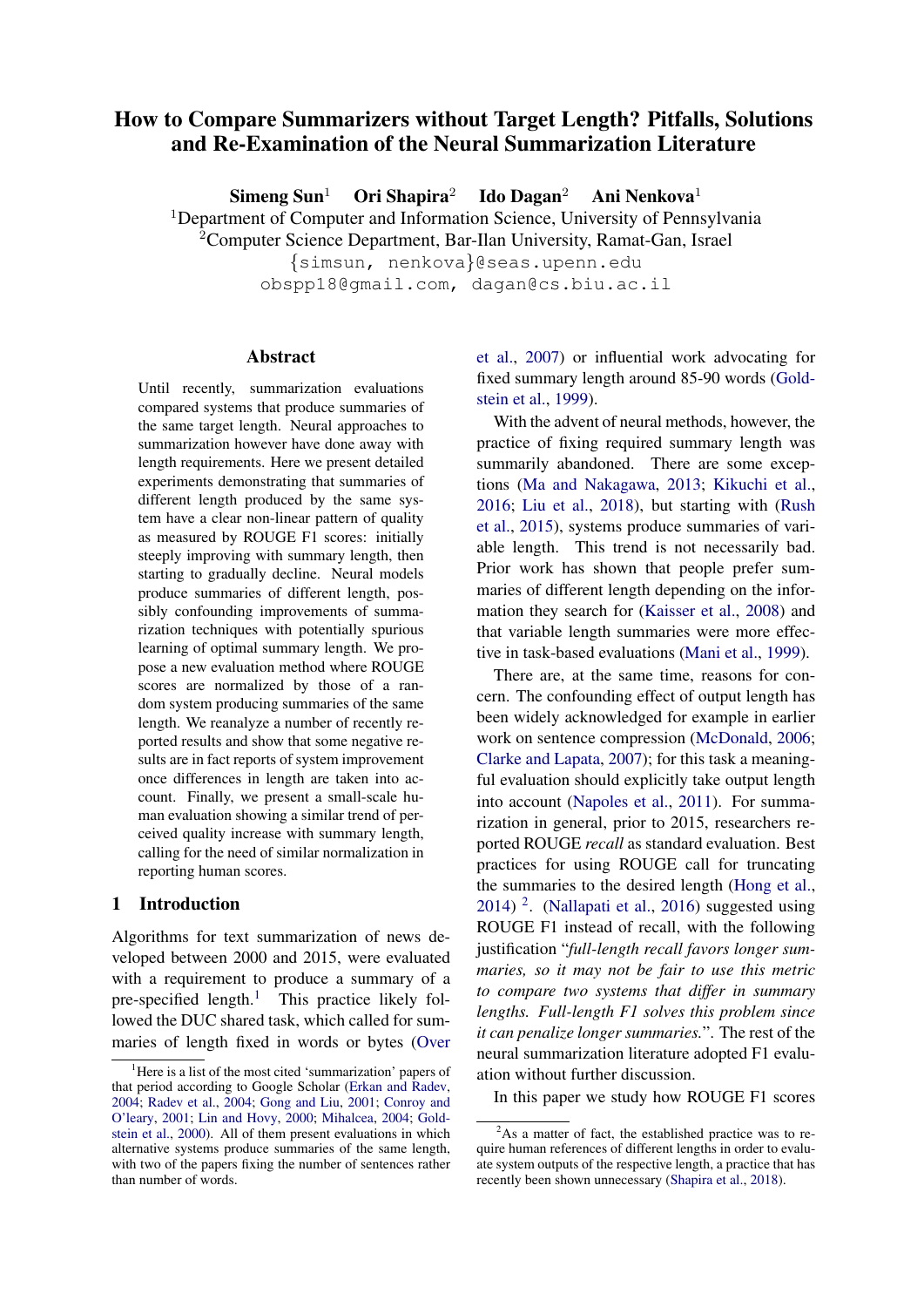<span id="page-1-1"></span>

Figure 1: ROUGE recall, precision and F1 scores for lead, random, textrank and Pointer-Generator on the CNN/DailyMail test set.

change with summary length, finding that in the ranges of typical lengths for neural systems it in fact does not penalize longer summaries. We propose an alternative evaluation that appropriately normalizes ROUGE scores and reinterpret several recent results to show that not taking into account differences in length may have favored misleading conclusions. We also present a pilot analysis of summary length in human evaluation.

#### <span id="page-1-2"></span>2 ROUGE and Summary Length

First we examine the behavior of four systems and their respective ROUGE-1 scores (overlap of unigrams between the summary and the reference), on the CNN/DailyMail test set [\(Nallapati et al.,](#page-7-12) [2016\)](#page-7-12). ROUGE F1 scores have a non-linear pattern with respect to summary length. The graphs for ROUGE-2 (bigram) have the same shape as can be seen from the second row of graphs. Of the four systems, three non-neural baselines are evaluated for lengths between 50 and 300, with a step of 20. Both sentence and word tokenization are performed using nltk [\(Bird et al.,](#page-6-7) [2009\)](#page-6-7) and words are lowercased. The four systems are as follows:

Lead Extracts full sentences from the beginning of the article with a total number of tokens no more than the desired length. Many papers on neural abstractive methods produce summaries with ROUGE scores worse than this baseline, usually comparing with the version of extracting the first three sentences of the article.

Random Randomly and non-repetitively selects full sentences with a total number of tokens that is no more than the desired length.

TextRank Sentences are scored by their centrality in the graph with sentences as the nodes [\(Erkan](#page-6-0) [and Radev,](#page-6-0) [2004;](#page-6-0) [Mihalcea,](#page-7-3) [2004\)](#page-7-3). We use the Gensim.summarization package [\(Barrios et al.,](#page-6-8) [2016\)](#page-6-8) to produce these summaries.

Pointer-gen: We use the pre-trained Pointer-Generator model of [\(See et al.,](#page-7-14) [2017\)](#page-7-14) to get outputs with varying lengths by restricting both minimum and maximum decoding steps. $3$  The largest values for min and max decoding step are set to 130 and 150 respectively due to limited computing resources.

Figure [1](#page-1-1) shows that ROUGE recall keeps increasing as the summary becomes longer, while precision decreases. For recall, it is clear that even the random system produces better scoring summaries if it is allowed longer length. For all four systems, ROUGE F1 curves first rise steeply, then decline gradually. For summaries longer than 100 words, none of the systems produces a better score than corresponding system with shorter

<span id="page-1-0"></span><sup>&</sup>lt;sup>3</sup> https://github.com/abisee/pointer-generator, we used the Tensorflow 1.0 version pre-trained pointer-generator model. The pre-trained model performs slightly worse than what was reported in their paper.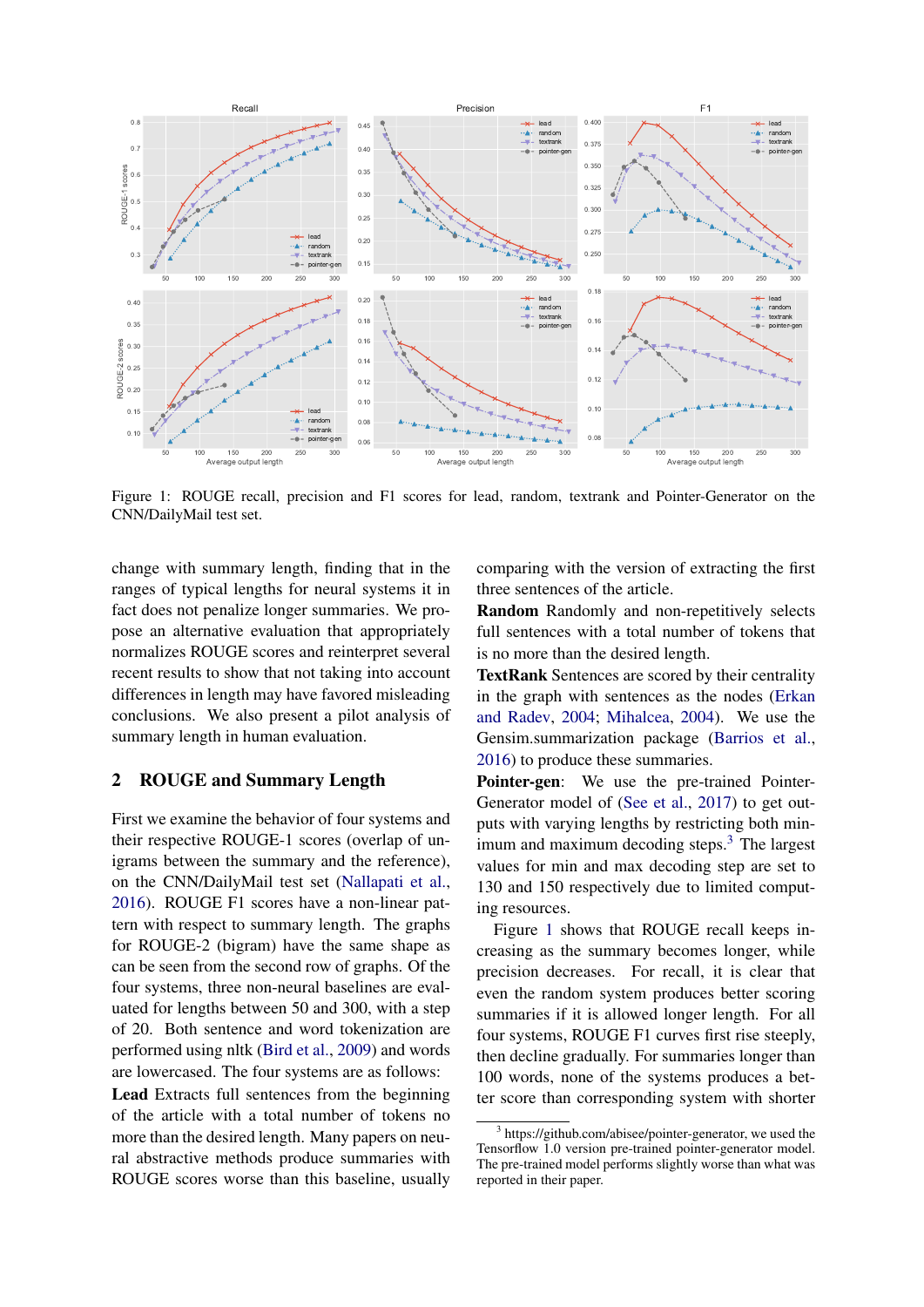summaries. For the range of less than 100 words however, where most of the current systems fall as we will soon see, the trend is unclear since curves overlap and cross. In that range, differences in length may be responsible for differences in ROUGE scores.

It is possible that such behavior is related to the fact that ROUGE uses *word overlap* for comparison. Given the current trends of using text representations and similarity, we also check the shape of curves when representing the lead baseline and reference summary in *semantic space* using different methods. A higher cosine similarity between the two representations indicates a better baseline summary.

We represent summary and reference in embedding space using five methods: (1,2) two universal sentence encoders [\(Cer et al.,](#page-6-9) [2018\)](#page-6-9); (3) the Infersent [\(Conneau et al.,](#page-6-10) [2017\)](#page-6-10) model; (4) average and (5) max over each dimension of every word in the input with word2vec word embeddings [\(Mikolov et al.,](#page-7-15) [2013\)](#page-7-15).

Figure [2](#page-2-0) shows the change in similarity between the lead baseline and the reference summary. For all representations, for summary lengths below 100 words, the similarity increases with length. After 100 words, the similarities plateau or slightly decrease for one representation. This indicates that when the number of words is not explicitly tracked, length is still a confounding factor and may affect the evaluations that are based on embedding similarities.

#### 3 Normalizing ROUGE

In the data we saw so far, it is clear that difference in length may account for difference in system performance, while in some pairs of system, one is better than the other irrespective of the length of their summaries, as with the lead and random systems. Therefore, it is of interest to adopt a method that normalizes ROUGE scores for summary length and then re-examine prior literature to see if any of the conclusions change once sum-mary length is taken into account.<sup>[4](#page-2-1)</sup>

Simply dividing by summary length is unwarranted given the non-linear shape of the F1 curve. Instead, we choose to normalize the F1 score of a

system by that of a random system which produces same average output length. The output length of a random baseline is easily controllable and any system is expected to be at least as good in content selection as the random baseline.

<span id="page-2-0"></span>

Figure 2: Cosine similarities between summaries generated by lead systems and reference in embedding space on the CNN/DailyMail test set.

The new score also has a useful intuitive interpretation. The score minus one is the percentage of a system improving upon a random system which has same average summary length. In general, it is easier for a system that produces shorter summaries to improve a lot upon a random baseline which has equally short summaries , and more difficult for systems that produce long summaries. The normalized ROUGE score can thus distinguish a poor system which achieves higher ROUGE scores because of generating longer texts from a system which has good summarization techniques but tends to generate shorter summaries. In addition, the random system is independent of the systems to be evaluated, thus the normalizing values can be computed beforehand.

### 4 Evaluation on CNN/DailyMail Test Set

We re-test 16 systems on the CNN/DailyMail test set:

(1) Pointer-Generator [\(See et al.,](#page-7-14) [2017\)](#page-7-14) and its variants: a baseline sequence-to-sequence attentional model (*baseline*), a Pointer-Generator model with soft switch between generating from vocabulary and copying from input (*pointer-gen*) and the same Pointer-Generator with coverage loss (*pointer-cov*) for preventing repetitive generation. There are three other content-selection variants proposed in [\(Gehrmann et al.,](#page-6-11) [2018\)](#page-6-11) which are also based on Pointer-Generator: (i) aligning ref-

<span id="page-2-1"></span><sup>&</sup>lt;sup>4</sup>We could penalize summaries that are shorter or longer than the reference, similar to the brevity penalty in BLEU [\(Papineni et al.,](#page-7-16) [2002\)](#page-7-16). Such an approach however assumes that the reference summary length is ideal and deviations from that are clearly undesirable, a fairly strong assumption.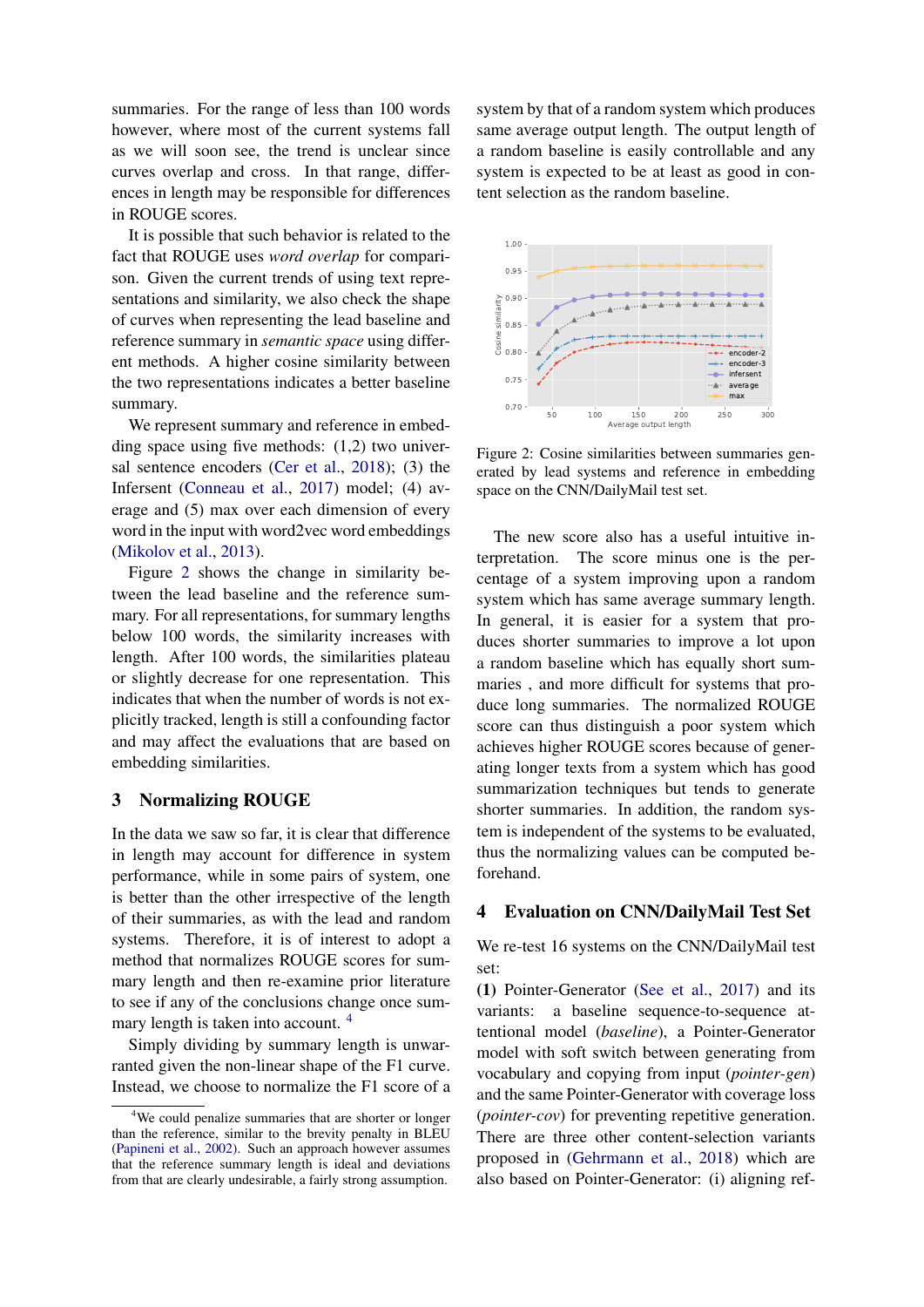erence with source article (*mask-hi*, *mask-lo*) (ii) training tagger and summarizer at the same time (*multitask*), and (iii) a differentiable model with a soft mask predicted by selection probabilities (*DiffMask*).

(2) Abstractive system with bottom-up attention (*bottom-up*) [\(Gehrmann et al.,](#page-6-11) [2018\)](#page-6-11) and the same model using Transformer (*BU trans*) [\(Vaswani](#page-7-17) [et al.,](#page-7-17) [2017\)](#page-7-17).

(3) Neural latent extractive model (*latent ext*) and the same model with compression over the extracted sentences (*latent cmpr*) [\(Zhang et al.,](#page-7-18) [2018\)](#page-7-18). This setting is important to study, because compression naturally produces a shorter summary and a meaningful analysis of the effect is needed.

(4) TextRank system used in previous section, with maximum summary length set to 50 and 70.

(5) Lead-3 related systems: the first 3 sentences of each article (*lead3*); compressed first 3 sentences of each article which has length of corresponding *pointer-gen* (*lead-pointer*) and *pointercov* (*lead-cov*) output, similar to (3). The compression model we used is a Pointer-Generator trained on 1160401 aligned sentence/reference pairs extracted from CNN/DailyMail training data and Annotated Gigaword (AGIGA) [\(Napoles et al.,](#page-7-19) [2012\)](#page-7-19). We extract the pairs from CNN/DailyMail when every token from the summary sentence can be found in the article sentence. The pairs are extracted from AGIGA when over 70% tokens of a lead sentence are also in the headline. The minimum and maximum decoding step are set to be equal so that the output lengths are fixed. Specifically, let  $c_i$  be the length of a summary produced by *pointer-gen*,  $l_i$  be the length of lead 3 sentences for the same article and  $l_i^{(j)}$  $i^{(j)}$  be the length of  $j^{th}$ sentence ( $j \leq 3$ ). The  $j<sup>th</sup>$  lead sentence is forced to have output length of  $l_i^{(j)}$  $i^{(j)}c_i/l_i$  tokens. The average number of tokens are not exactly the same since the size after scaling may be off by at most 1 token.

The random scores are the average over  $n$  activations of random systems introduced in  $\S2(n =$  $\S2(n =$  $\S2(n =$ 10 in our setting). The instability of random systems can be mitigated by setting  $n$  to be large enough. Besides, the average over large amounts of test articles can also weaken this issue since we focus on system-level comparison instead of input-level. Given a system output length, we use linear interpolation of the two closest points to

<span id="page-3-1"></span>

| System            | Len. | <b>Sys. F1</b>  | Rand. F1       | Norm.           |
|-------------------|------|-----------------|----------------|-----------------|
| latent_cmpr       | 43   | $0.362_{[+2]}$  | $0.245_{[+0]}$ | $1.473_{[+13]}$ |
| baseline          | 48   | $0.311_{[-1]}$  | $0.257_{[+0]}$ | $1.209_{[-1]}$  |
| textrank_50       | 50   | $0.345_{[-1]}$  | $0.259_{[+0]}$ | $1.331_{[+1]}$  |
| mask_lo           | 51   | $0.371_{[+2]}$  | $0.263_{[+0]}$ | $1.410_{[+9]}$  |
| <b>BU_trans</b>   | 53   | $0.410_{[+10]}$ | $0.266_{[+0]}$ | $1.541_{[+11]}$ |
| bottom_up         | 55   | $0.412_{[+10]}$ | $0.272_{[+0]}$ | $1.517_{[+9]}$  |
| pointer-gen       | 56   | $0.362_{[-3]}$  | $0.273_{[+0]}$ | $1.327_{[-4]}$  |
| lead-pointer      | 56   | $0.377_{[+0]}$  | $0.273_{[+0]}$ | $1.381_{[+2]}$  |
| mask hi           | 58   | $0.377_{[+0]}$  | $0.276_{[+0]}$ | $1.366_{[-2]}$  |
| <b>DiffMask</b>   | 58   | $0.380_{[+0]}$  | $0.277_{[+0]}$ | $1.373_{[-1]}$  |
| lead-cov          | 61   | $0.383_{[+0]}$  | $0.279_{[+0]}$ | $1.369_{[-3]}$  |
| pointer-cov       | 62   | $0.392_{[+0]}$  | $0.280_{[+0]}$ | $1.403_{[+0]}$  |
| multitask         | 63   | $0.376_{[-6]}$  | $0.281_{[+0]}$ | $1.341_{[-8]}$  |
| textrank_70       | 71   | $0.363_{[-9]}$  | $0.288_{[+0]}$ | $1.259_{[-12]}$ |
| latent_ext        | 82   | $0.409_{[-1]}$  | $0.296_{[+0]}$ | $1.384_{[-4]}$  |
| lead <sub>3</sub> | 85   | $0.401_{[-3]}$  | $0.296_{[+0]}$ | $1.351_{[-10]}$ |
| Rank change       |      | 48              |                | 90              |
| Spearman          |      | 0.500           | 1.000          | 0.205           |
| <b>Pearson</b>    |      | 0.491           | 0.949          | 0.194           |

Table 1: System performance on the CNN/DailyMail test set, including average summary length, system ROUGE-1 F1 score, ROUGE-1 F1 for the random system with same average length. Systems are ordered by length. Values in the last three columns are subscripted by the difference in rank when sorted by corresponding item as compared to when sorted by length. In the bottom of the table, we show the sum of absolute rank change, Spearman and Pearson correlation between corresponding values and length.

estimate the ROUGE score of a random system which has the same average output length.<sup>[5](#page-3-0)</sup>

Table [1](#page-3-1) shows the average length of summaries produced by each system, the system ROUGE-1 F1 score, the corresponding ROUGE-1 F1 score of a random system with the same average summary length, and the proposed normalized ROUGE-1 evaluation score. The bottom of the table gives the sum of absolute system rank change with respect to the ordering by summary length and correlations between corresponding values with summary length.

All systems produce summaries in the 43– 85 word range, where we already established that ROUGE F1 increases steeply with summary length. Another important observation is that the scores of random systems follow exactly the ordering by length; here summary length alone is responsible for the over 5 ROUGE point improvement. Next to notice is that the normalization

<span id="page-3-0"></span><sup>&</sup>lt;sup>5</sup>We also explored another kind of random baseline where the last sentence is truncated to get a summary of fixed length. The effect of that normalization is the same as to that presented here. Detailed results can be found in our supplementary material.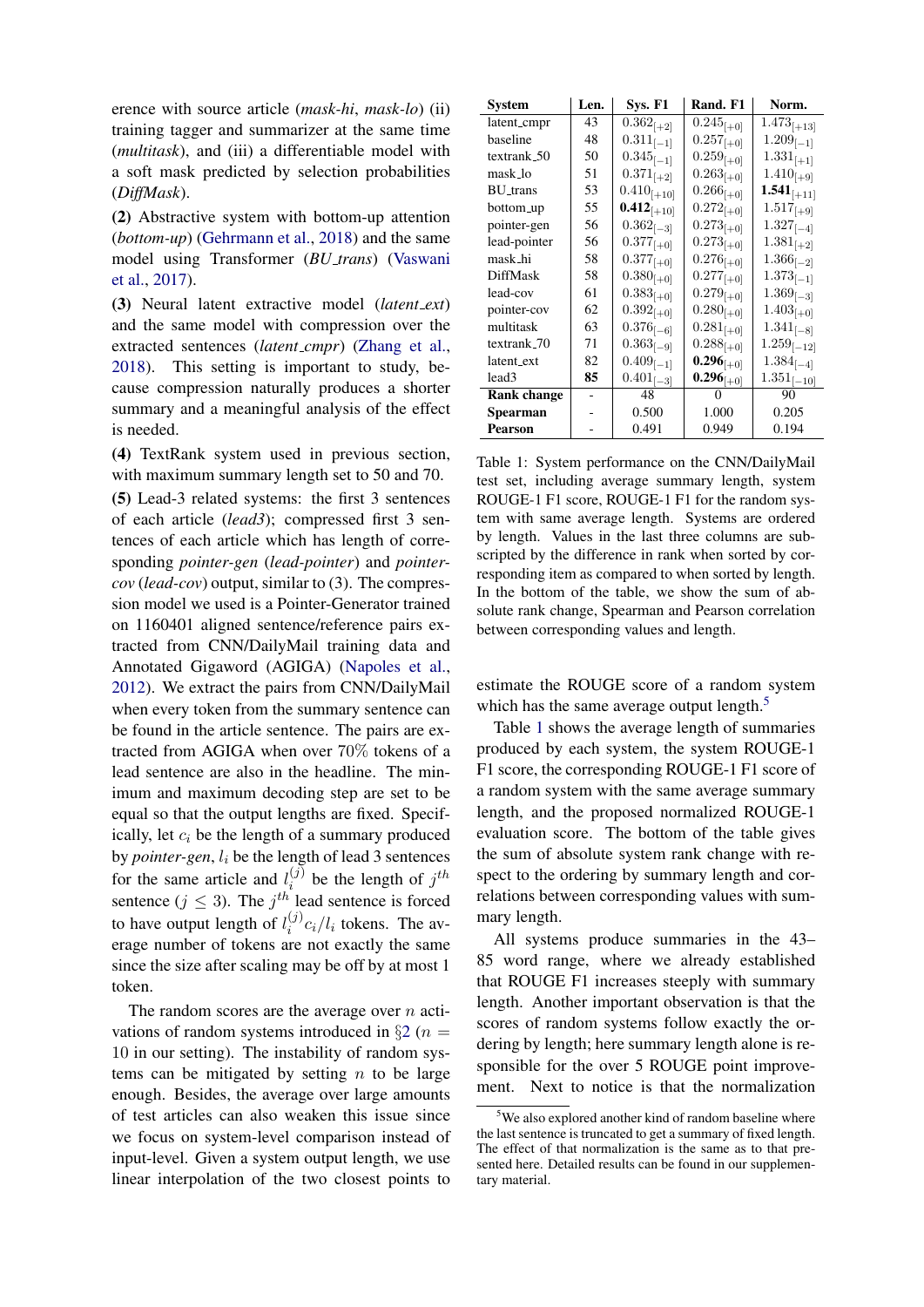leads to about double the difference in rank change with respect to length than regular ROUGE F1. Hence, these scores give information about summary quality that is less related to summary length.

Now we get to revisit some of the conclusions drawn solely from ROUGE scores, without taking summary length into account. Many of the neural abstractive systems produce outputs with scores worse than the lead3 baseline. However this baseline results in the longest summaries. Moreover, after normalization, it becomes clear that *lead3* is in fact considerably worse than *pointer-cov*. As presented in Fig. [1,](#page-1-1) the TextRank system with summary length of 70 has better ROUGE scores than the same system with summary length of 50. Once these are normalized, however, the system with shorter summaries appears to be more effective (6 points better in normalized score). Finally, we compare the two pairs of extractive systems as well as their versions in which the extracted sentences are compressed. The compressed summaries are about 40 words shorter for the systems in (3) and 30 words shorter in (5). Plain ROUGE scores decidedly indicate that compression worsens system performance. When normalized however, *latent cmpr* emerges as the third most effective system, immediately follow the bottomup systems [\(Gehrmann et al.,](#page-6-11) [2018\)](#page-6-11). This is not the case for the simplistic compression variant in *lead3*, which produces shorter summaries but barely changes its rank in the normalized score ranking.

Finally, we compare the systems that reported outperforming the *lead3* baseline. The *latent ext* system results in summaries very similar in length to *lead3*. Given previous analysis, one might think the ROUGE improvement is due to summary length. However, the normalized score shows that this is not the case and that the *latent ext* is indeed better than *lead3*. Even more impressive is the analysis of the bottom-up system, which has better ROUGE scores than lead even though it produces shorter summaries. It keeps its first place position even after normalization.

Overall, the analyses we present provide compelling evidence for the importance of summary length on system evaluation. Relying only on ROUGE would at times confound improvement in content selection with the learned ability to generate longer summaries.

<span id="page-4-0"></span>

| Dim.            | <b>Ouestion</b>                         |
|-----------------|-----------------------------------------|
| IN              | How well does the summary capture       |
|                 | the key points of the article?          |
| RL              | Are the details provided by the summary |
|                 | consistent with details in the article? |
| VE.             | How efficient do you think the summary  |
|                 | conveys the main point of the article?  |
| $\overline{UC}$ | How much unnecessary content            |
|                 | do you think the summary contains?      |
| SR.             | To what degree do you think the summary |
|                 | is a perfect surrogate of the article?  |
| CN              | How much additional informative         |
|                 | information can a reader find from the  |
|                 | article after reading the summary?      |
|                 |                                         |

Table 2: Prompts presented to Amazon Mechanical Turk workers

<span id="page-4-1"></span>

| <b>System</b> | CN   | IN   | RL   | <b>SR</b> | UC   | VE   | LE    |
|---------------|------|------|------|-----------|------|------|-------|
| frag          | 4.58 | 2.96 | 3.79 | 2.88      | 3.46 | 3.59 | 31.32 |
| lead3         | 4.32 | 3.36 | 4.11 | 3.27      | 3.39 | 3.72 | 78.80 |
| ptr_c         | 4.43 | 3.22 | 3.98 | 3.05      | 3.33 | 3.95 | 71.37 |
| ptr_n         | 4.40 | 3.10 | 4.00 | 3.11      | 3.49 | 3.69 | 41.50 |
| ptr_s         | 4.37 | 3.28 | 3.96 | 3.26      | 3.47 | 3.89 | 68.42 |
| textrank      | 4.51 | 3.16 | 4.18 | 3.18      | 3.54 | 3.68 | 49.13 |

Table 3: Human ratings for each system. LE stands for summary length. The rest dimensions are described in table [2.](#page-4-0)

<span id="page-4-2"></span>

|                                                      | CN IN RL SR UC VE LE |  |  |  |
|------------------------------------------------------|----------------------|--|--|--|
| $CN \mid 1.00^* \quad - \quad -$                     |                      |  |  |  |
| $IN \mid -0.87^* \quad 1.00^* \quad - \quad -$       |                      |  |  |  |
| <b>RL</b> $-0.40$ 0.59 $1.00^*$ -                    |                      |  |  |  |
| $\text{SR}$   -0.81 0.88* 0.74 1.00* -               |                      |  |  |  |
| $UC$   -0.36 0.42 -0.16 -0.06 1.00*                  |                      |  |  |  |
| <b>VE</b> $-0.52$ 0.61 0.08 0.36 0.60 1.00*          |                      |  |  |  |
| <b>LE</b> $-0.79$ $0.96^*$ 0.44 0.71 0.64 0.73 1.00* |                      |  |  |  |

Table 4: Correlation among the six human rating dimensions defined in Table [2](#page-4-0) and summary length LE. Each dimension is the same as in Table [3.](#page-4-1) Entries with  $p$ -value smaller than 0.05 are marked with  $*$ .

### 5 Human Evaluation on Newsroom

We also conduct a pilot human evaluation experiment using the same data as in [\(Grusky et al.,](#page-6-12) [2018\)](#page-6-12). The human evaluation data are 60 articles from the Newsroom test set and summaries generated by seven systems. These are (1) extractive systems: first three sentences of the article (*lead3*), textrank with word limit of 50 (*textrank*) and the 'fragments' system (*frag*) representing the best performance an extractive system can achieve. (2) an abstractive system [\(Rush et al.,](#page-7-7) [2015\)](#page-7-7) (*abstractive*) trained on Newsroom data and (3) systems with mixed strategies: Pointer-Generator trained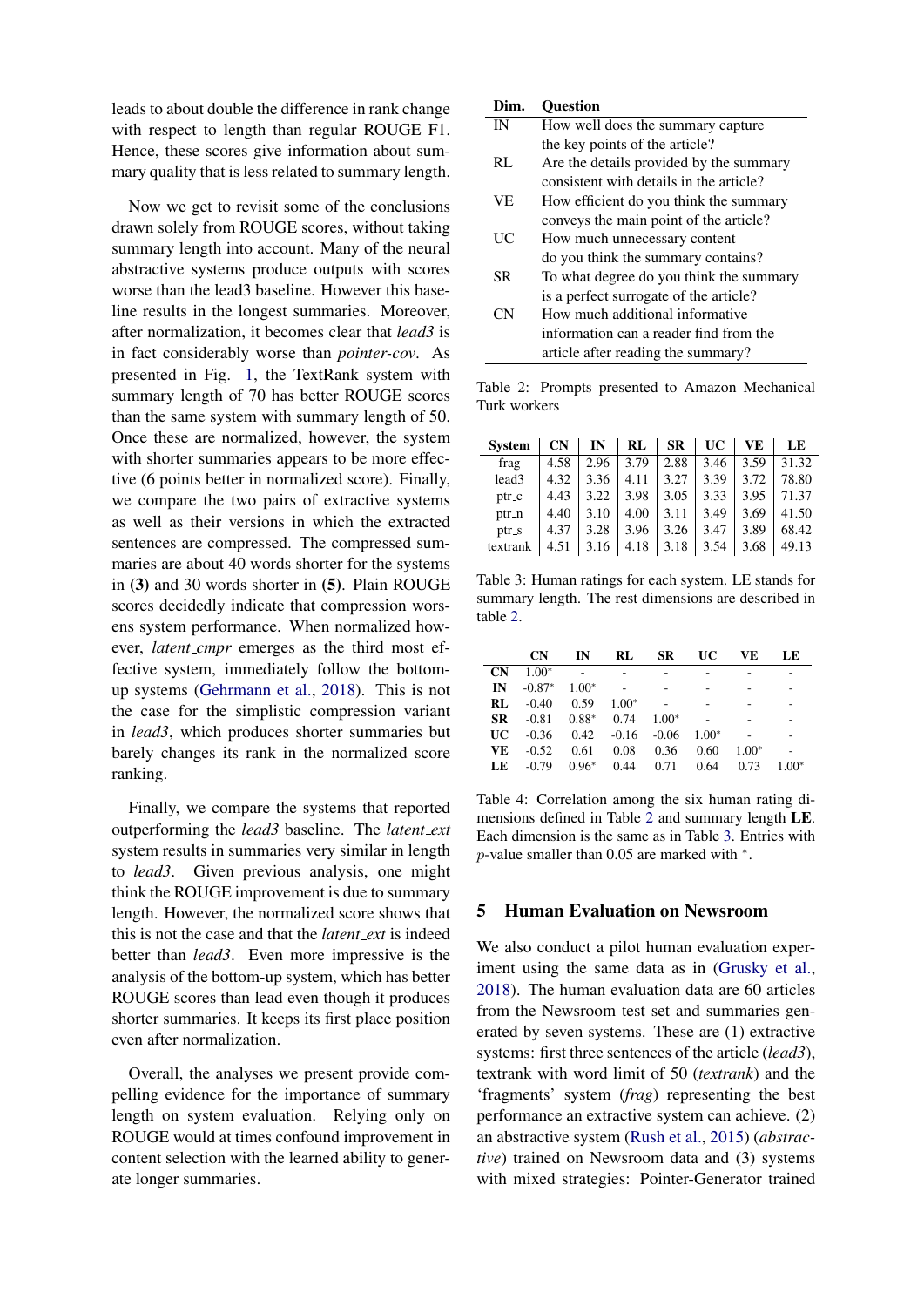<span id="page-5-0"></span>

| <b>Max Len.</b> | <b>Informativeness</b> | Verbositv |
|-----------------|------------------------|-----------|
| 50              | 4.13                   | 4.58      |
| 70              | 4.55                   | 4.35      |
| 90              | 4.94                   | 4.42      |
| 110             | 5.22                   | 4.32      |

Table 5: Average informativeness and verbosity rating for lead system with max length of 50, 70, 90 and 110.

on CNN/DailyMail data set (*ptr c*), on subset of Newsroom training set (*ptr\_s*) and a subset of Newsroom training data (*ptr n*). After examining the outputs of each system, the *abstractive* system was excluded because the model was not properly trained. Human evaluation results for each system are shown in Table [3.](#page-4-1)

We ask annotators to rate six aspects of summary content quality informativeness (*IN*), relevance (*RL*), verbosity (*VE*), unnecessary content (*UC*), making people want to continue reading the original article after reading the summary (*CN*) and being a sufficient substitute for the original article (*SR*) and compute the correlation among these dimensions as well as with summary length. Instead of rating in the range of 1 to 5 as in the original article, we ask the workers to rate in a range of 1 to 7, with higher value corresponds to summary is informative and relevant to the source article, not verbose, has no unnecessary content, much information to be attained after reading summary and can serve as a perfect surrogate to the article. The correlation among six aspects and with summary length are shown in table [4.](#page-4-2)

Some of the newly introduced questions, such as unnecessary content and verbosity, were intended to capture aspects of the summary which may favor shorter summaries. Relevance is the score introduced in the original [\(Grusky et al.,](#page-6-12) [2018\)](#page-6-12) study and measures to faithfulness of content, as neural systems tend to include summary content that is not supported by the original article being summarized.

We find that in general people favor systems that produce longer summaries. However, similar to our initial experiment with ROUGE, there is no way to know if the improvement is due simply to the longer length, in which more content can be presented, or in the content selection capabilities of the system. The highest correlation between summary length and a human rating is that for informativeness, which in hind sight is completely intuitive because the longer the summary,

<span id="page-5-2"></span>

| <b>System</b> | CN   | IN   | RI   | <b>SR</b> | UC   | VE   |
|---------------|------|------|------|-----------|------|------|
| frag          | 1.16 | 0.75 | 0.96 | 0.73      | 0.88 | 0.86 |
| lede3         | 0.86 | 0.67 | 0.82 | 0.65      | 0.68 | 0.66 |
| ptr_c         | 0.91 | 0.66 | 0.82 | 0.63      | 0.68 | 0.63 |
| $ptr_n$       | 1.04 | 0.73 | 0.95 | 0.74      | 0.83 | 0.78 |
| ptr_s         | 0.91 | 0.68 | 0.82 | 0.68      | 0.72 | 0.64 |
| textrank      | 1.02 | 0.71 | 0.94 | 0.72      | 0.80 | 0.75 |

Table 6: Human ratings normalized by interpolated informativeness rating in table [5.](#page-5-0)

the more information it includes. The exact same informativeness definition is used for the News-room leaderboard [\(Grusky et al.,](#page-6-12) [2018\)](#page-6-12)<sup>[6](#page-5-1)</sup>. Clearly, a meaningful interpretation of the human scores will require normalization similar to the one we presented for ROUGE, with human ratings for random or lead summaries of different length, so the overall effectiveness of the system over these is measured in evaluation.

To mirror the analysis of ROUGE scores, we conduct another experiment where we present the workers with lead system of max length 50, 70, 90 and 110 as well as the reference. Complete sentences are extracted so that readability is maintained. Each HIT is assigned to 3 workers and only contains one summary-reference pair. The average length of these four systems are 38.0, 53.4, 75.1, 92.5 respectively. Workers are told that they may assume the reference summary captures all key points of the article, then we ask them to rate the informativeness and verbosity question again. Average ratings for each length can be seen in Table [5.](#page-5-0) Much like ROUGE, human evaluation of informativeness is also confounded by summary length and requires normalization for meaningful evaluation. We normalize the original human ratings for each system with the interpolated (*IN*) rating in table [5](#page-5-0) and present it in table [6.](#page-5-2)

We also evaluated how the verbosity score behaves when applied to summaries of that length. We chose that because it has the lowest overall correlation with the informativeness and relevance evaluations introduced in prior work. Its (and its related evaluation of unnecessary content) correlation with length is not significant but still appears high. Better sense of the relationship can be obtained in future work when a larger number of system can be evaluated.

Unlike informativeness, verbosity human scores fluctuate with length, increasing and

<span id="page-5-1"></span><sup>6</sup><https://summari.es>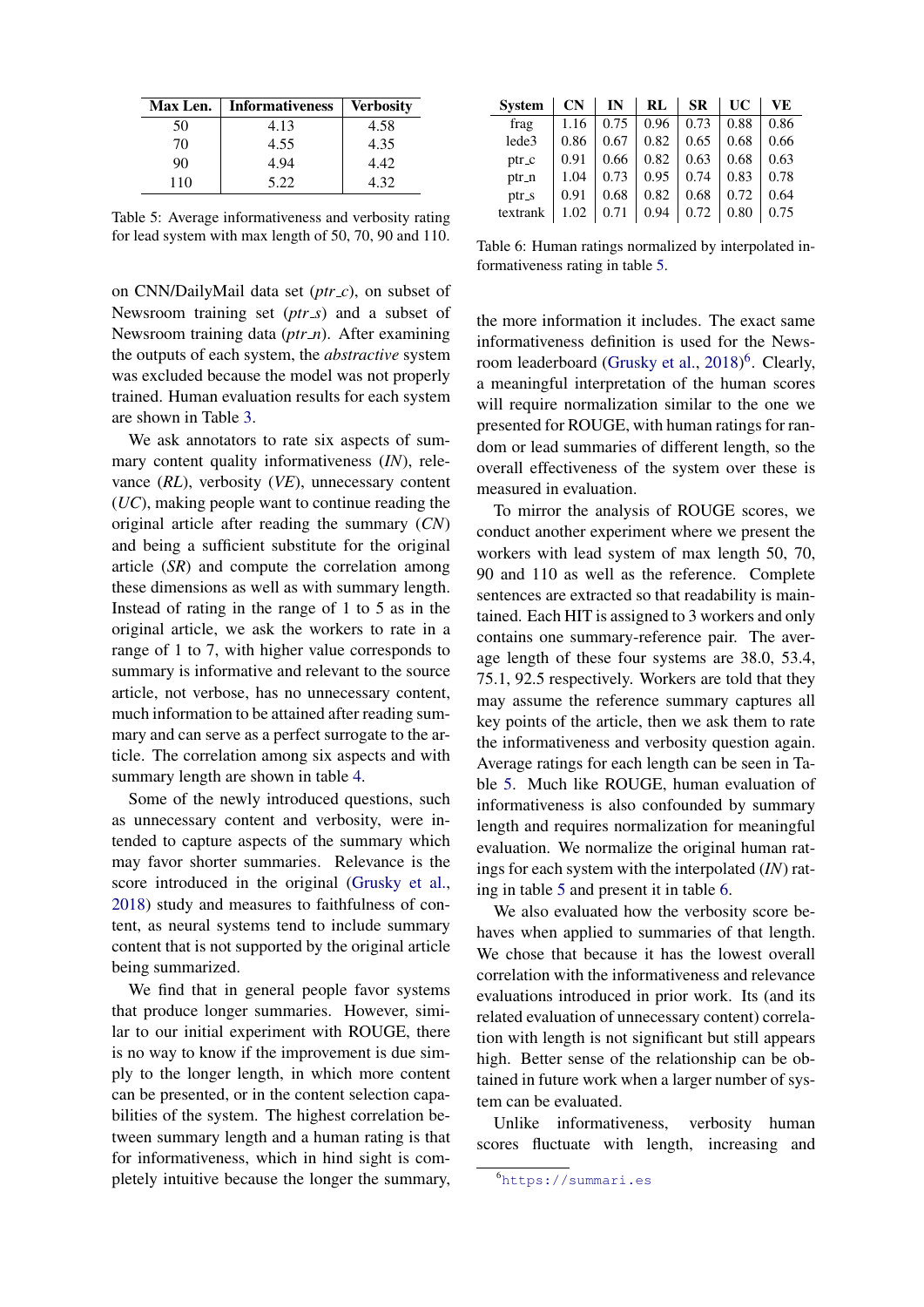decreasing without clear pattern. This suggests future human evaluations should involve more similar judgments likely to capture precision in content selection, which are currently missing in the field.

## 6 Conclusion

We have shown that plain ROUGE F1 scores are not ideal for comparing current neural systems which on average produce different lengths. This is due to a non-linear pattern between ROUGE F1 and summary length. To alleviate the effect of length during evaluation, we have proposed a new method which normalizes the ROUGE F1 scores of a system by that of a random system with same average output length. A pilot human evaluation has shown that humans prefer short summaries in terms of the verbosity of a summary but overall consider longer summaries to be of higher quality. While human evaluations are more expensive in time and resources, it is clear that normalization, such as the one we proposed for automatic evaluation, will make human evaluations more meaningful. Finally, human evaluations related to content precision are needed for fully evaluating abstractive summarization systems.

# References

- <span id="page-6-8"></span>Federico Barrios, Federico López, Luis Argerich, and Rosa Wachenchauzer. 2016. Variations of the similarity function of textrank for automated summarization. *arXiv preprint arXiv:1602.03606*.
- <span id="page-6-7"></span>Steven Bird, Ewan Klein, and Edward Loper. 2009. *Natural language processing with Python: analyzing text with the natural language toolkit*. " O'Reilly Media, Inc.".
- <span id="page-6-9"></span>Daniel Cer, Yinfei Yang, Sheng-yi Kong, Nan Hua, Nicole Limtiaco, Rhomni St. John, Noah Constant, Mario Guajardo-Cespedes, Steve Yuan, Chris Tar, Brian Strope, and Ray Kurzweil. 2018. [Universal](http://aclweb.org/anthology/D18-2029) [sentence encoder for english.](http://aclweb.org/anthology/D18-2029) In *Proceedings of the 2018 Conference on Empirical Methods in Natural Language Processing: System Demonstrations*, pages 169–174. Association for Computational Linguistics.
- <span id="page-6-5"></span>James Clarke and Mirella Lapata. 2007. Modelling compression with discourse constraints. In *Proceedings of the 2007 Joint Conference on Empirical Methods in Natural Language Processing and Computational Natural Language Learning (EMNLP-CoNLL)*.
- <span id="page-6-10"></span>Alexis Conneau, Douwe Kiela, Holger Schwenk, Loïc Barrault, and Antoine Bordes. 2017. [Supervised](https://www.aclweb.org/anthology/D17-1070)

[learning of universal sentence representations from](https://www.aclweb.org/anthology/D17-1070) [natural language inference data.](https://www.aclweb.org/anthology/D17-1070) In *Proceedings of the 2017 Conference on Empirical Methods in Natural Language Processing*, pages 670–680, Copenhagen, Denmark. Association for Computational Linguistics.

- <span id="page-6-2"></span>John M Conroy and Dianne P O'leary. 2001. Text summarization via hidden markov models. In *Proceedings of the 24th annual international ACM SIGIR conference on Research and development in information retrieval*, pages 406–407. ACM.
- <span id="page-6-0"></span>Günes Erkan and Dragomir R Radev. 2004. Lexrank: Graph-based lexical centrality as salience in text summarization. *Journal of artificial intelligence research*, 22:457–479.
- <span id="page-6-11"></span>Sebastian Gehrmann, Yuntian Deng, and Alexander Rush. 2018. [Bottom-up abstractive summarization.](http://aclweb.org/anthology/D18-1443) In *Proceedings of the 2018 Conference on Empirical Methods in Natural Language Processing*, pages 4098–4109. Association for Computational Linguistics.
- <span id="page-6-4"></span>Jade Goldstein, Mark Kantrowitz, Vibhu O. Mittal, and Jaime G. Carbonell. 1999. [Summarizing text doc](https://doi.org/10.1145/312624.312665)[uments: Sentence selection and evaluation metrics.](https://doi.org/10.1145/312624.312665) In *SIGIR '99: Proceedings of the 22nd Annual International ACM SIGIR Conference on Research and Development in Information Retrieval, August 15- 19, 1999, Berkeley, CA, USA*, pages 121–128.
- <span id="page-6-3"></span>Jade Goldstein, Vibhu Mittal, Jaime Carbonell, and Mark Kantrowitz. 2000. Multi-document summarization by sentence extraction. In *Proceedings of the 2000 NAACL-ANLP Workshop on Automatic summarization*, pages 40–48. Association for Computational Linguistics.
- <span id="page-6-1"></span>Yihong Gong and Xin Liu. 2001. Generic text summarization using relevance measure and latent semantic analysis. In *Proceedings of the 24th annual international ACM SIGIR conference on Research and development in information retrieval*, pages 19–25. ACM.
- <span id="page-6-12"></span>Max Grusky, Mor Naaman, and Yoav Artzi. 2018. [Newsroom: A dataset of 1.3 million summaries with](https://doi.org/10.18653/v1/N18-1065) [diverse extractive strategies.](https://doi.org/10.18653/v1/N18-1065) In *Proceedings of the 2018 Conference of the North American Chapter of the Association for Computational Linguistics: Human Language Technologies, Volume 1 (Long Papers)*, pages 708–719. Association for Computational Linguistics.
- <span id="page-6-6"></span>Kai Hong, John M. Conroy, Benoît Favre, Alex Kulesza, Hui Lin, and Ani Nenkova. 2014. [A repos](http://www.lrec-conf.org/proceedings/lrec2014/summaries/1093.html)[itory of state of the art and competitive baseline sum](http://www.lrec-conf.org/proceedings/lrec2014/summaries/1093.html)[maries for generic news summarization.](http://www.lrec-conf.org/proceedings/lrec2014/summaries/1093.html) In *Proceedings of the Ninth International Conference on Language Resources and Evaluation, LREC 2014, Reykjavik, Iceland, May 26-31, 2014.*, pages 1608–1616.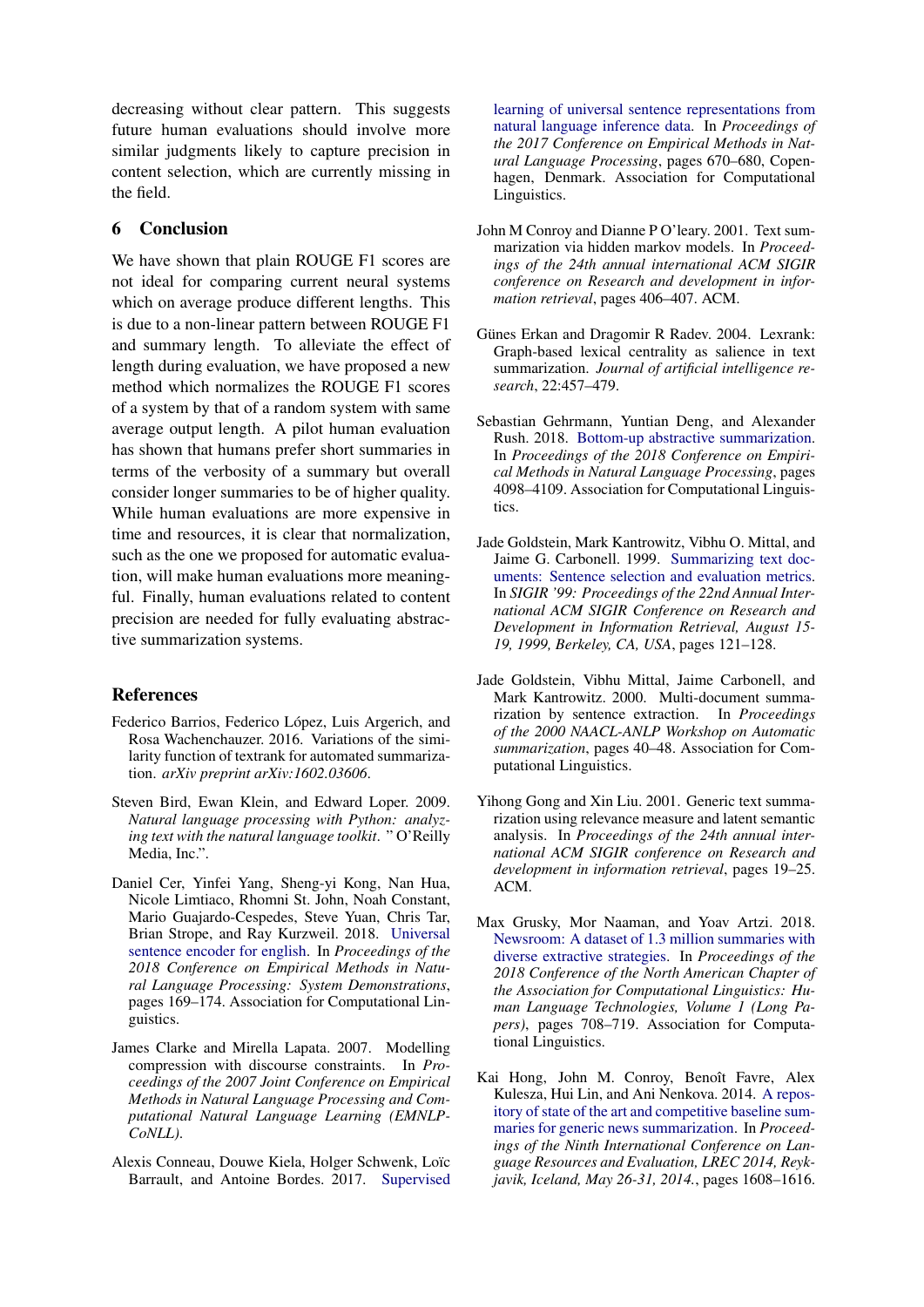- <span id="page-7-8"></span>Michael Kaisser, Marti A. Hearst, and John B. Lowe. 2008. Improving search results quality by customizing summary lengths. In *ACL 2008, Proceedings of the 46th Annual Meeting of the Association for Computational Linguistics, June 15-20, 2008, Columbus, Ohio, USA*, pages 701–709.
- <span id="page-7-5"></span>Yuta Kikuchi, Graham Neubig, Ryohei Sasano, Hiroya Takamura, and Manabu Okumura. 2016. [Con](https://doi.org/10.18653/v1/D16-1140)[trolling output length in neural encoder-decoders.](https://doi.org/10.18653/v1/D16-1140) In *Proceedings of the 2016 Conference on Empirical Methods in Natural Language Processing*, pages 1328–1338. Association for Computational Linguistics.
- <span id="page-7-2"></span>Chin-Yew Lin and Eduard Hovy. 2000. The automated acquisition of topic signatures for text summarization. In *Proceedings of the 18th conference on Computational linguistics-Volume 1*, pages 495–501. Association for Computational Linguistics.
- <span id="page-7-6"></span>Yizhu Liu, Zhiyi Luo, and Kenny Zhu. 2018. Controlling length in abstractive summarization using a convolutional neural network. In *Proceedings of the 2018 Conference on Empirical Methods in Natural Language Processing*, pages 4110–4119.
- <span id="page-7-4"></span>Tengfei Ma and Hiroshi Nakagawa. 2013. Automatically determining a proper length for multidocument summarization: A bayesian nonparametric approach. In *Proceedings of the 2013 Conference on Empirical Methods in Natural Language Processing*, pages 736–746.
- <span id="page-7-9"></span>Inderjeet Mani, David House, Gary Klein, Lynette Hirschman, Therese Firmin, and Beth Sundheim. 1999. The tipster summac text summarization evaluation. In *Proceedings of the ninth conference on European chapter of the Association for Computational Linguistics*, pages 77–85. Association for Computational Linguistics.
- <span id="page-7-10"></span>Ryan McDonald. 2006. Discriminative sentence compression with soft syntactic evidence. In *11th Conference of the European Chapter of the Association for Computational Linguistics*.
- <span id="page-7-3"></span>Rada Mihalcea. 2004. Graph-based ranking algorithms for sentence extraction, applied to text summarization. In *Proceedings of the ACL 2004 on Interactive poster and demonstration sessions*, page 20. Association for Computational Linguistics.
- <span id="page-7-15"></span>Tomas Mikolov, Ilya Sutskever, Kai Chen, Greg S Corrado, and Jeff Dean. 2013. Distributed representations of words and phrases and their compositionality. In *Advances in neural information processing systems*, pages 3111–3119.
- <span id="page-7-12"></span>Ramesh Nallapati, Bowen Zhou, Cicero dos Santos, Caglar Gulcehre, and Bing Xiang. 2016. [Ab](https://doi.org/10.18653/v1/K16-1028)[stractive text summarization using sequence-to](https://doi.org/10.18653/v1/K16-1028)[sequence rnns and beyond.](https://doi.org/10.18653/v1/K16-1028) In *Proceedings of The 20th SIGNLL Conference on Computational Natural Language Learning*, pages 280–290. Association for Computational Linguistics.
- <span id="page-7-19"></span>Courtney Napoles, Matthew R. Gormley, and Benjamin Van Durme. 2012. Annotated gigaword. In *AKBC-WEKEX@NAACL-HLT*.
- <span id="page-7-11"></span>Courtney Napoles, Benjamin Van Durme, and Chris Callison-Burch. 2011. [Evaluating sentence com](https://www.aclweb.org/anthology/W11-1611)[pression: Pitfalls and suggested remedies.](https://www.aclweb.org/anthology/W11-1611) In *Proceedings of the Workshop on Monolingual Text-To-Text Generation*, pages 91–97, Portland, Oregon. Association for Computational Linguistics.
- <span id="page-7-0"></span>Paul Over, Hoa Dang, and Donna Harman. 2007. DUC in context. *Inf. Process. Manage.*, 43(6):1506–1520.
- <span id="page-7-16"></span>Kishore Papineni, Salim Roukos, Todd Ward, and Wei-Jing Zhu. 2002. Bleu: a method for automatic evaluation of machine translation. In *Proceedings of the 40th annual meeting on association for computational linguistics*, pages 311–318. Association for Computational Linguistics.
- <span id="page-7-1"></span>Dragomir R Radev, Hongyan Jing, Małgorzata Stys,´ and Daniel Tam. 2004. Centroid-based summarization of multiple documents. *Information Processing & Management*, 40(6):919–938.
- <span id="page-7-7"></span>Alexander M. Rush, Sumit Chopra, and Jason Weston. 2015. [A neural attention model for abstractive sen](https://doi.org/10.18653/v1/D15-1044)[tence summarization.](https://doi.org/10.18653/v1/D15-1044) In *Proceedings of the 2015 Conference on Empirical Methods in Natural Language Processing*, pages 379–389. Association for Computational Linguistics.
- <span id="page-7-14"></span>Abigail See, Peter J. Liu, and Christopher D. Manning. 2017. [Get to the point: Summarization with pointer](https://doi.org/10.18653/v1/P17-1099)[generator networks.](https://doi.org/10.18653/v1/P17-1099) In *Proceedings of the 55th Annual Meeting of the Association for Computational Linguistics (Volume 1: Long Papers)*, pages 1073– 1083. Association for Computational Linguistics.
- <span id="page-7-13"></span>Ori Shapira, David Gabay, Hadar Ronen, Judit Bar-Ilan, Yael Amsterdamer, Ani Nenkova, and Ido Dagan. 2018. [Evaluating multiple system summary](http://aclweb.org/anthology/D18-1087) [lengths: A case study.](http://aclweb.org/anthology/D18-1087) In *Proceedings of the 2018 Conference on Empirical Methods in Natural Language Processing*, pages 774–778. Association for Computational Linguistics.
- <span id="page-7-17"></span>Ashish Vaswani, Noam Shazeer, Niki Parmar, Jakob Uszkoreit, Llion Jones, Aidan N. Gomez, Lukasz Kaiser, and Illia Polosukhin. 2017. Attention is all you need. In *NIPS*.
- <span id="page-7-18"></span>Xingxing Zhang, Mirella Lapata, Furu Wei, and Ming Zhou. 2018. [Neural latent extractive document sum](http://aclweb.org/anthology/D18-1088)[marization.](http://aclweb.org/anthology/D18-1088) In *Proceedings of the 2018 Conference on Empirical Methods in Natural Language Processing*, pages 779–784. Association for Computational Linguistics.